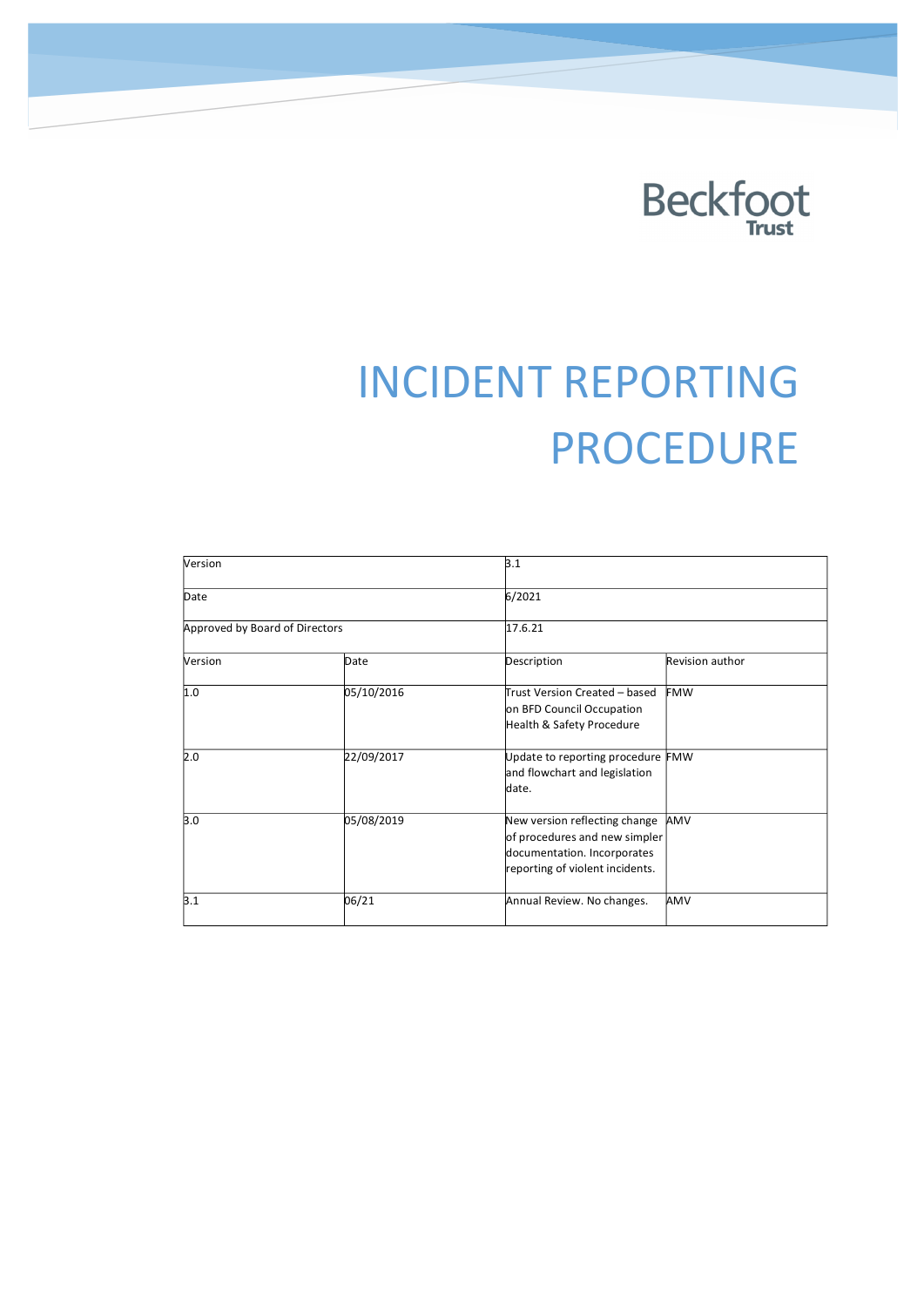#### **Contents**

## 1.0 Introduction

Recording and consequently reporting some incidents at work is a legal requirement as specified in RIDDOR (Reporting of Injuries, Diseases and Dangerous Occurrences Regulations 2013).

We also need to be able to:

- identify trends etc. in accidents/violent incidents
- ensure that we investigate and take remedial action to reduce the risk of further incidents
- bench mark across our schools to identify anomalies / common issues
- report to senior managers / directors
- co-operate with the HSE in their investigations into serious accidents
- defend civil claims if necessary
- identify 'high' risk hot spots

## 2.0 Trust Procedures / Documentation

Incidents for the purposes of this procedure include any accident, near miss or violent incident.

Three documents have been prepared to enable this procedure for the Trust: Incident Guidance (appendix 1) Incident Report Form (appendix 2) Incident Investigation Form (appendix 3)

## 2.0 Further Guidance

#### **Expectations of schools**

- Schools will follow this procedure and use the associated forms etc.
- Schools should not store or use other recording systems. This would create duplication of work.
- Schools need to appoint a member of staff to the role of Incident Report Controller (IRC) who will control this process and keep all records up to date.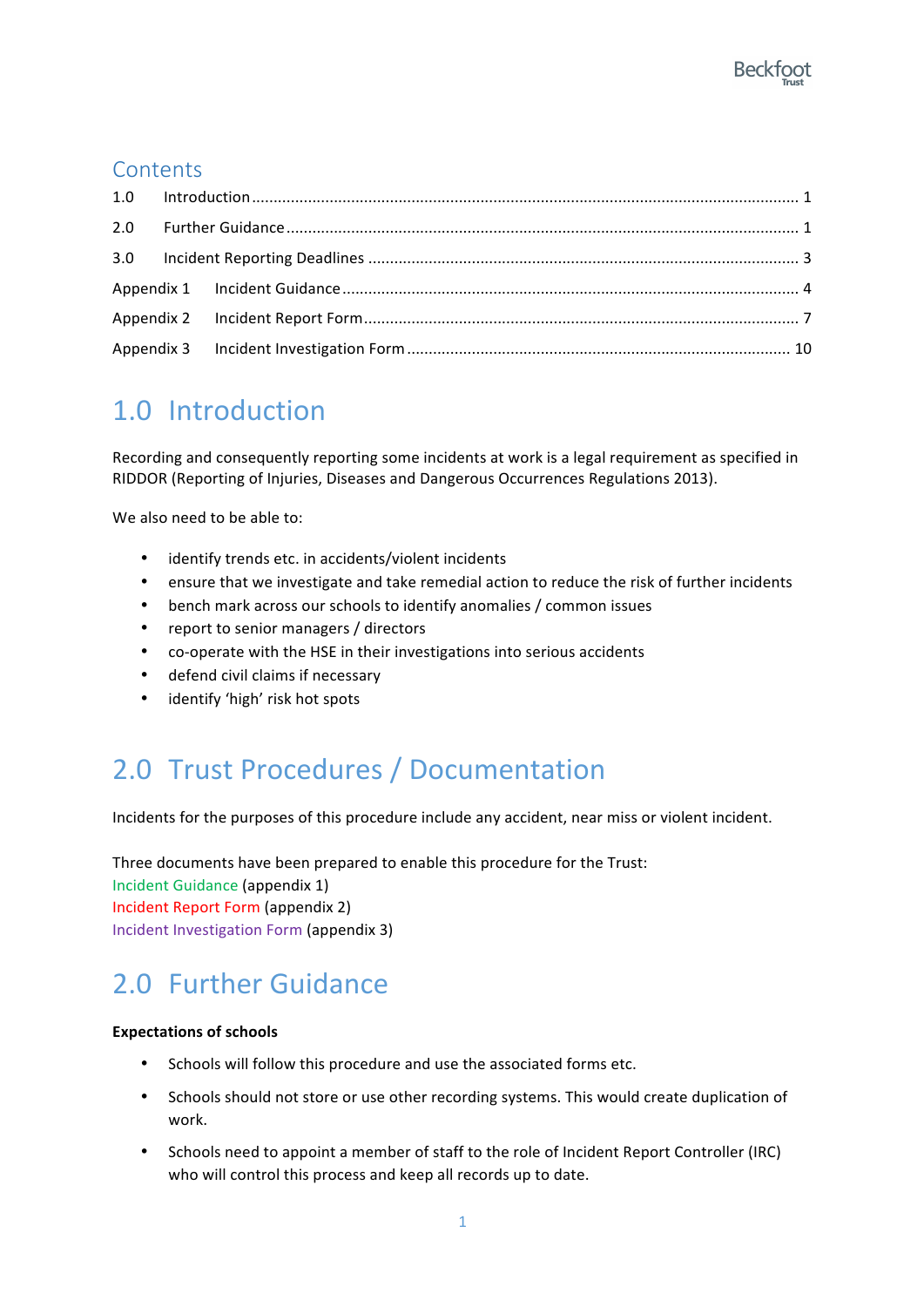#### Role of the Trust Compliance Officer / CIT

- Provide advice and guidance on following this procedure and carrying out incident investigations.
- Report any RIDDOR incidents to the HSE.

#### **Absence from work**

- The first day of absence of the injured person in most cases, this will be the day following the incident, but in some cases, people continue to work for a day or so, then go absent due to their injury. Where this is the case, it should be clearly stated. You should count absence from the time the injured person becomes "unfit for work". This may be a weekend or a day when they would not normally work.
- Occasionally an employee carries on working for some time after an incident but then subsequently becomes absent or has to be placed on light duties because of the incident. In these circumstances, please contact the Trust Compliance Officer for advice.
- Date fit for work; if a person is absent from work as a result of an incident for more than 7 days (not including the day of the incident) it may become reportable to the HSE under RIDDOR. It becomes complicated when the period of absence includes a weekend, a holiday period or other days which would not normally be worked. It is important to establish when the injured person was fit for work so that the Trust Compliance Officer can determine if the accident needs to be reported to the HSE.

#### **Storage of information relating to the incident**

- Trust schools may be asked to collate documents relating to an incident that may be required for a litigation claim. These documents need to be securely stored to comply with Data Protection requirements – preferably in the sharepoint folder as described in the Incident Guidance document.
- A claim for compensation can be made (in the case of some pupil accidents) up to 21 years after the incident date and it can become more difficult to source relevant documents once a long period time has elapsed, especially if they have not been stored carefully.

#### **Incident Report Form Section C - About The Incident**

• Give as much detail as you can about the incident, including date time and exact location of the incident. If you are using a hard copy of the form then relevant information can be recorded on separate sheets, which can be attached to the form. Talk to everyone involved and try to find out what happened immediately before, during and after the incident; but be mindful to only record the factual information and not hearsay.

#### **Reporting to the HSE**

The CIT is solely responsible for reporting RIDDOR incidents to the HSE on behalf of the Trust.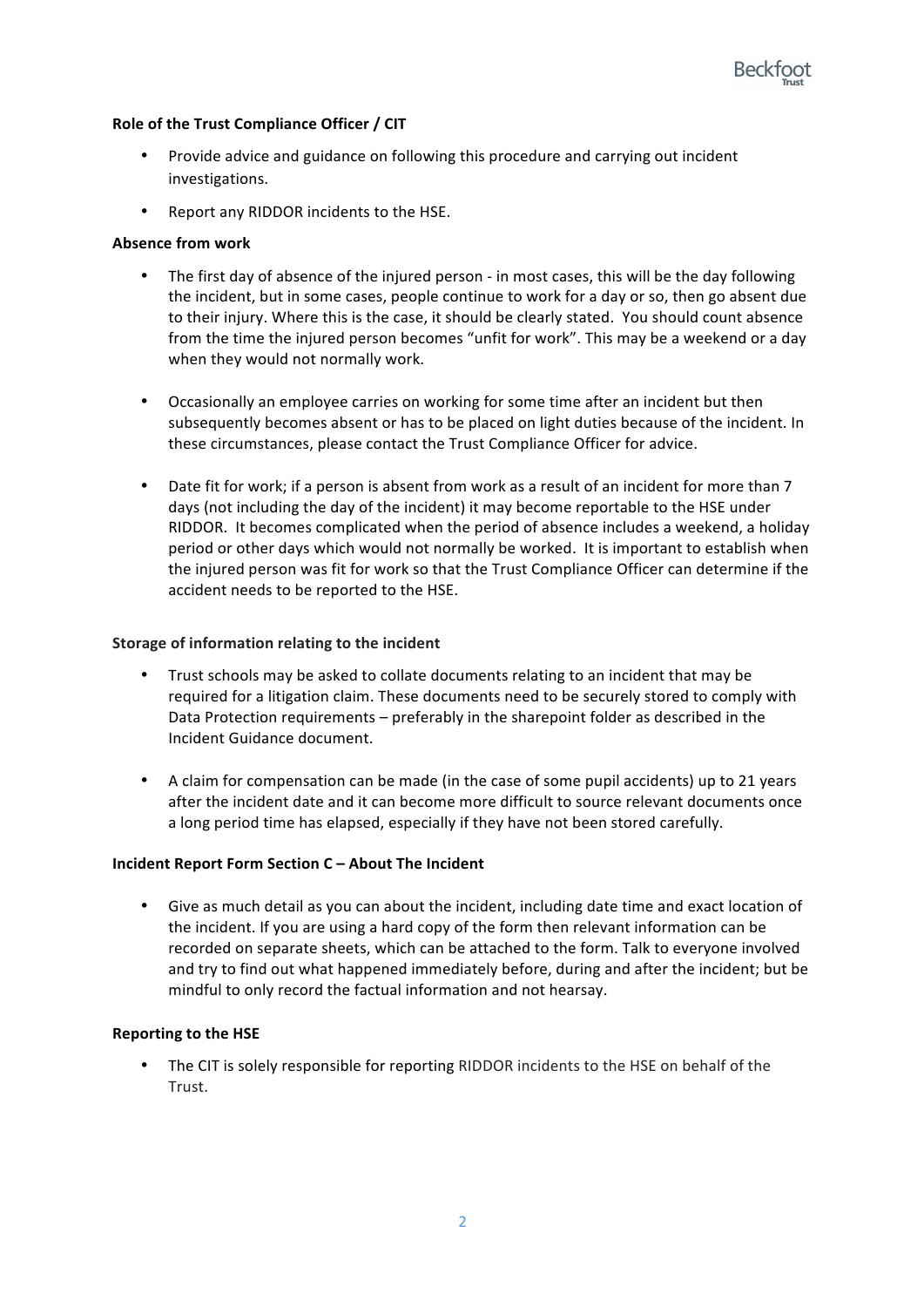# 3.0 Incident Reporting Deadlines

| Notification/recording of Incidents   | Incidents should be reported/recorded as soon as<br>possible after incident has occurred (within 72 hours<br>unless there are exceptional circumstances).                                                                                                                                                                                                                                  |
|---------------------------------------|--------------------------------------------------------------------------------------------------------------------------------------------------------------------------------------------------------------------------------------------------------------------------------------------------------------------------------------------------------------------------------------------|
| <b>Incident Investigation</b>         | The investigation process (if an investigation is deemed<br>necessary/appropriate) should be started as soon as<br>possible after the incident using the incident<br>investigation form. Advice and support to be sought<br>from the Trust Compliance Officer as necessary. A draft<br>version of the report should be ready, preferably within<br>one week form the date of the incident. |
| <b>HSE RIDDOR Reportable Injuries</b> | The Trust will report accidents that fall into the scope of<br>RIDDOR to the HSE in accordance with their guidance.                                                                                                                                                                                                                                                                        |

ENDS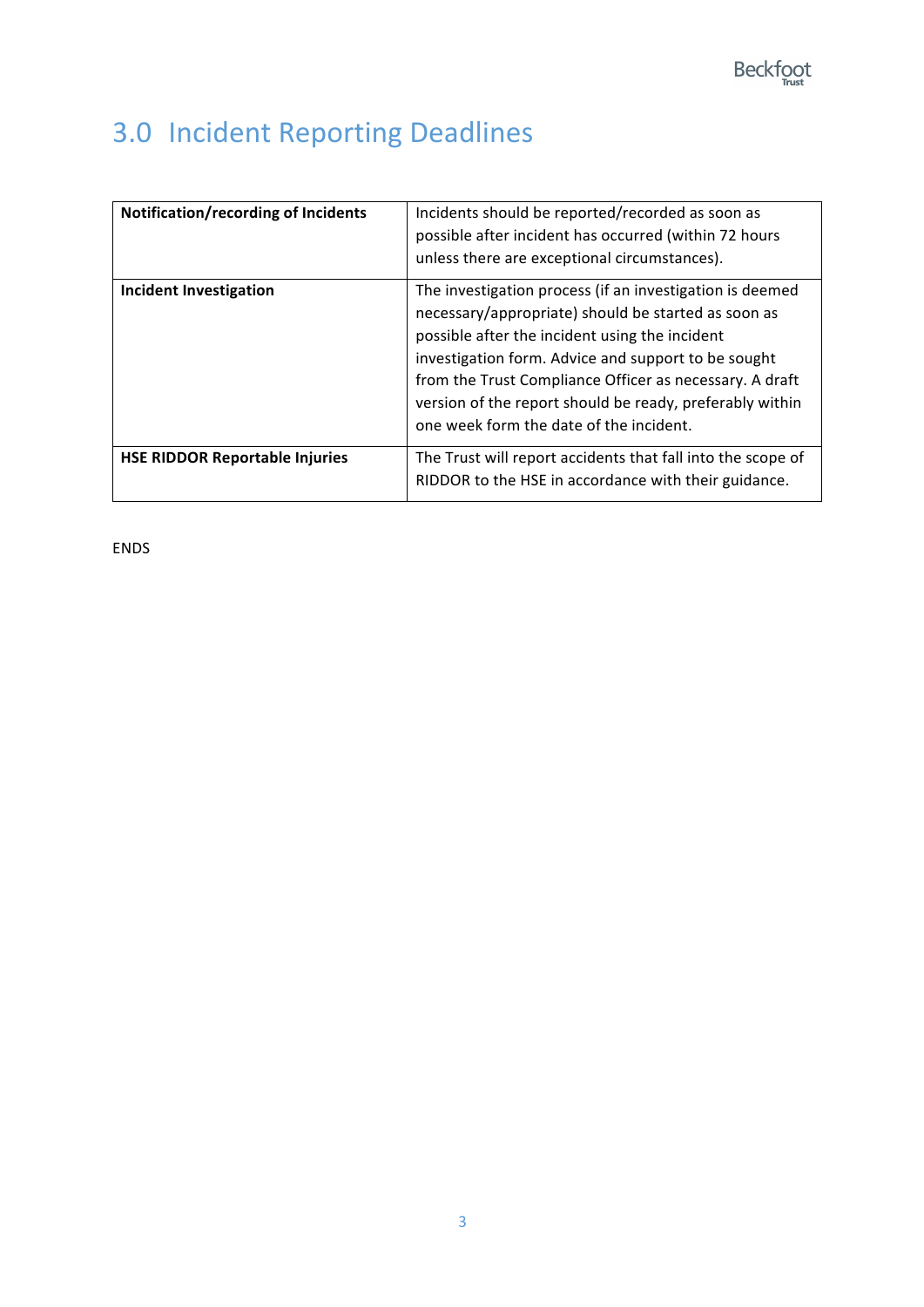# Appendix 1 Incident Guidance

#### **When to complete an Incident Report**

This is not always easy to frame. After many organisations trying for years, no incident reporting system has come up with the perfect formula. Below are some 'musts', some 'maybes' and some 'nots'

#### **Section 1: An Incident Report Form must be completed:**

- For all incidents that result in an injury to a **member of staff** (this form replaces the old accident book)
- If **anybody** (pupil, staff, visitor) is taken straight to hospital or dies as a result of the incident
- If the **police** are called to a violent incident
- If a member of **staff** has **time off work** as a result of an incident
- If a 'near miss' has occurred that could have resulted in **serious loss or injury**
- A violent incident that involves the use of a **weapon**

#### **Section 2: An Incident Report Form may need to be completed:**

- If, on balance, it seems **very likely** that a civil claim will be made. (This would almost certainly already fall into one of the categories above).
- If the incident is violent in nature and is motivated by hate.
- N.B. If no weapon is involved and this is pupil-pupil incident and has already been fully documented on SIMS there is no need to fill out an incident report (unless one of the criteria in section 1 is met).
- If a victim (or the manager of the victim) of violence **perceives** that the incident is of sufficient gravity that it should be formally recorded (bear in mind that the gravity of violent incidents, especially verbal incidents, are largely a matter of the victim's perception - but managers should be wary of 'over stoicism').

#### **Section 3: Do not complete an Incident Report Form:**

- If the incident is due to ill health e.g. a pupils faints, a member of staff has a heart attack, a pupil has an asthma attack (unless directly due to something that the school has done/not done).
- For minor pupil incidents. These should be recorded on Sims or in a basic register of first aid (see below).

#### **What does the Incident Report Form Replace?**

The incident report form replaces the AB1, VIR1, RIF1 and electronic RIVO/SPHERA records. It also replaces any local accident spreadsheets / forms etc. (other than SIMS and local pupil first aid records). If this guidance is followed, no other records should be required by the HSE/Insurers/Trust or School Management.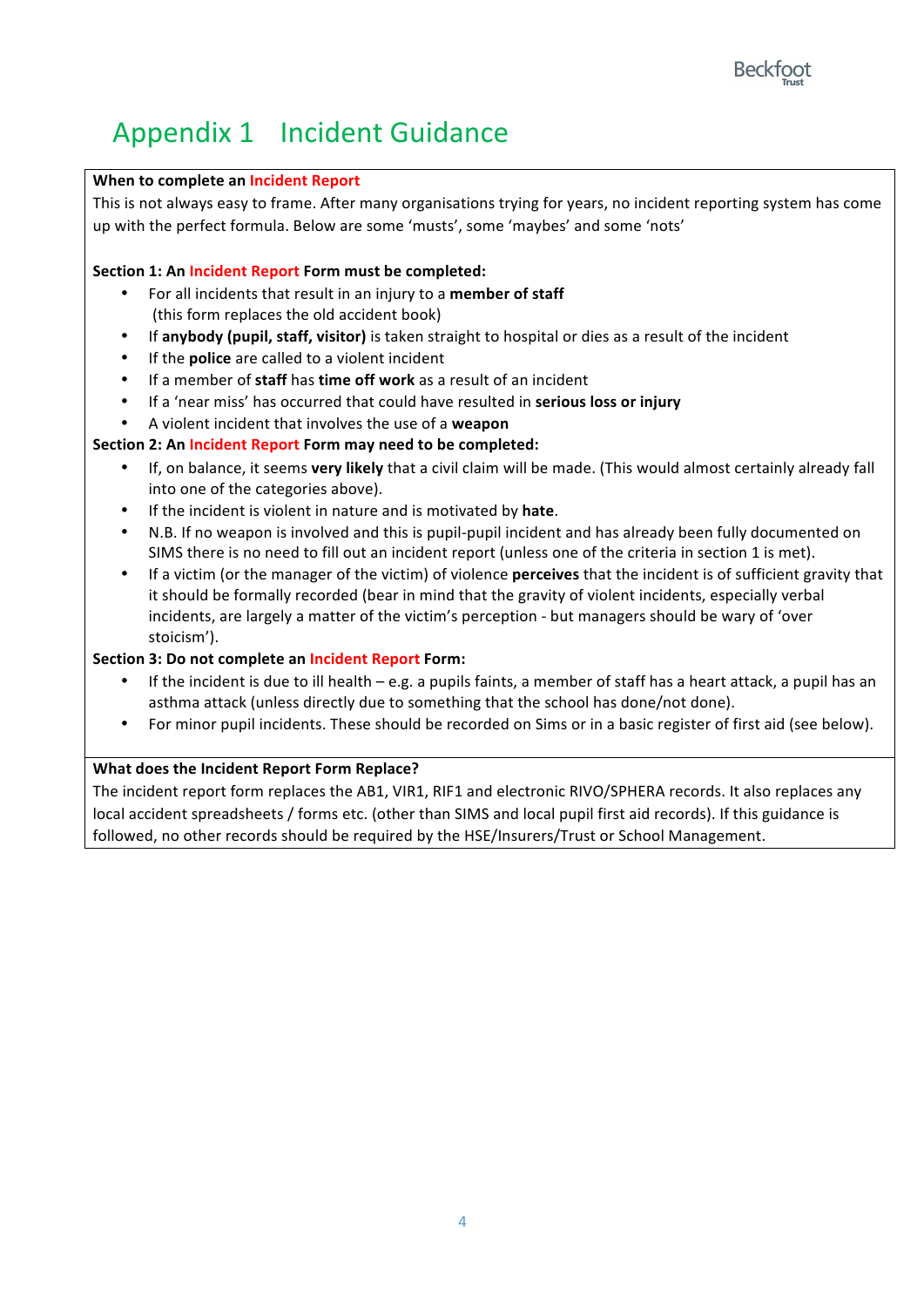

#### **Pupil First Aid Records**

It is necessary to keep brief pupil first aid records for minor incidents  $-$  i.e. the fact that the pupil was seen and what the ailment was. SIMS or a simple paper register can be used for this purpose. Minor first aid events do not need to be routinely communicating to parents.

However, there are circumstances when an incident **must** be communicated to parents. This may be by phone and/or by 'bump note' but some electronic or written record needs to be kept. To give some examples (but not an exhaustive list):

- Bumps to the head (this is very important parents need to look out for signs of concussion)
- a missing second tooth
- broken bone
- nosebleed
- asthma attack
- a child in major distress due to pain

Some examples of what should not be routinely reported to parents:

- Minor cuts, grazes and bruising due to falls and bumps in the playground (unless to the head)
- Complaints of aches and pains or feeling unwell that are 'passing' and not recurring (obviously, checks would be made with the pupil at the time in line with first aid training / procedures)

In other words – sometimes health issues need to be communicated directly to parents, but not if very unlikely to have any implications after the event.

#### **When to complete an Incident Investigation**

Again, this is difficult to make completely objective. A judgement has to be made by answering the following questions:

- On face value, is the incident of sufficient gravity to justify an investigation?
- Could anything have been done to prevent the incident?
- Is it likely that a civil claim will result?
- Is the incident reportable to the HSE? (Your IRC / the Trust Compliance Officer will advise you on this).
- Were risk assessments in place and were they good enough?
- Was there blatant, deliberate or malicious disregard for rules/procedures/health and safety arrangements?
- Are there any wider safeguarding issues, including Prevent?
- Was this an isolated incident or has this happened before in similar circumstances?

If the answer is yes to at least one of these questions, an investigation may be justified. If you answer yes to two or more of these questions it is highly likely that an investigation should be carried out.

#### **RIDDOR**

Schools must not report incidents to the HSE under RIDDOR - this is done by the Trust.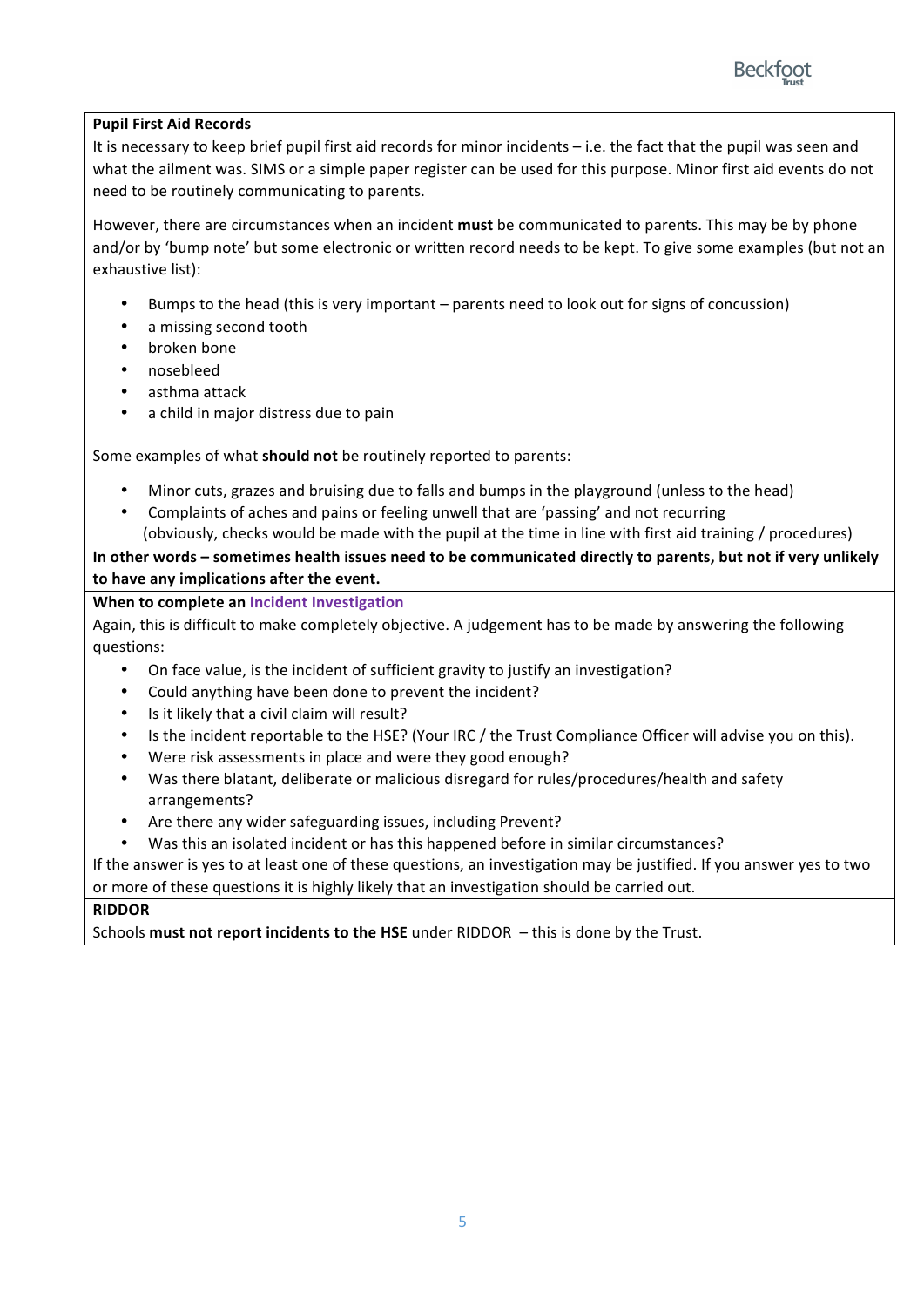

#### **Post Incident Follow-up**

- 1. The person completing the Incident Report Form to e-mail a copy of this form and any associated documents (scan or electronic version) to the school Incident Report Controller (IRC). (Names of each schools IRC are on the Incident Report Form) If the IRC is not available they should contact the Cluster Business Manager or the Trust Compliance Officer.
- 2. IRC to record on the Trust incident spread sheet and save a copy of the form in a folder\* in the Incident sharepoint. **If the incident involves a staff absence of more than one day OR results in anybody attending hospital IRC to e-mail Trust Compliance Officer with details.**

#### **3. Leader/Manager to:**

- a. Decide if investigation is needed (see above). Use Incident Investigation Form to record details of any investigation. E-mail an electronic or scanned copy of any Incident Investigation to the IRC.
- b. Liaise with the IRC and make sure all relevant documents are kept in the folder on sharepoint (such as Incident Investigation, witness statements, photographs etc).
- c. Take remedial actions/amend risk assessment/brief staff as necessary.
- d. If incident was violent in nature consider if it needs to be reported to the police. This should be discussed with those affected.
- e. Consider the mental health of those affected. Refer to a mental health first aider (via your Cluster Business/Business Manager) if necessary.
- f. Deal with any staff absence and **KEEP THE IRC INFORMED OF ANY STAFF ABSENCE DETAILS**.

\* Folder format: school.first name of person affected.surname of affected person.date of incident e.g. Hazelbeck.Fred.Smith.1.2.19

#### **NB The sharepoint folder should be the main storage place for any documents. They should not be saved in paper or electronic form elsewhere if at all possible.**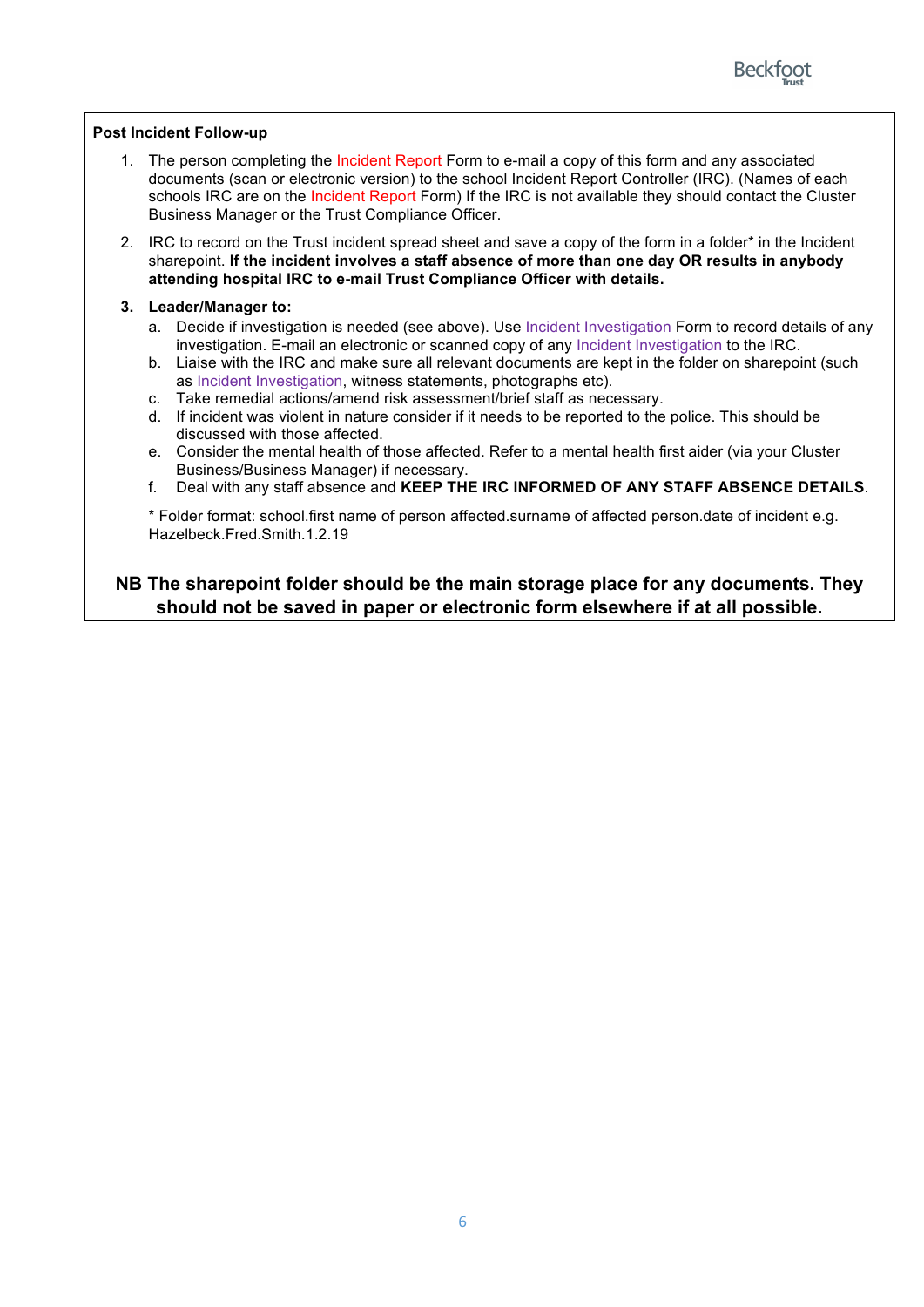# Appendix 2 Incident Report Form

- See Incident Reporting Guidance to ascertain if this form needs to be completed.
- To be completed ASAP (within 72hrs maximum) by person in charge at the time of the incident.
- Completed copies of this form should be e-mailed to the school Incident Report Controller (IRC) (see Section G of this form) who will save securely on sharepoint to help comply with GDPR.
- **•** Do not routinely print or store completed paper copies.

School: ………………………………………………………………

| Section A: About the person who was affected by the incident                                                                                                                                                             |  |  |
|--------------------------------------------------------------------------------------------------------------------------------------------------------------------------------------------------------------------------|--|--|
| If more than one person affected complete a form for each person and state the number of persons here                                                                                                                    |  |  |
| Age Male/Female (delete as applicable)                                                                                                                                                                                   |  |  |
|                                                                                                                                                                                                                          |  |  |
|                                                                                                                                                                                                                          |  |  |
| Post Code………………  Tel No.: …………………………………………………………                                                                                                                                                                         |  |  |
|                                                                                                                                                                                                                          |  |  |
|                                                                                                                                                                                                                          |  |  |
|                                                                                                                                                                                                                          |  |  |
| Please tick one                                                                                                                                                                                                          |  |  |
| Work Experience $\boxed{\phantom{a}}$ Trainee/Apprentice $\boxed{\phantom{a}}$<br>Employee<br>Pupil                                                                                                                      |  |  |
| Member of Public  <br>Volunteer<br>Agency Worker<br>Contractor                                                                                                                                                           |  |  |
|                                                                                                                                                                                                                          |  |  |
| <b>Section B: About any Staff Absence</b>                                                                                                                                                                                |  |  |
| If an employee, have they had time of work YES/NO (delete as applicable)                                                                                                                                                 |  |  |
| If yes, what was the first date of absence? When where they fit for work?                                                                                                                                                |  |  |
| N.B. It is likely that you will not have this information at time of completing the form. If so, do not delay completing the<br>form. Make sure that your IRC is regularly (at least weekly) updated on absence details. |  |  |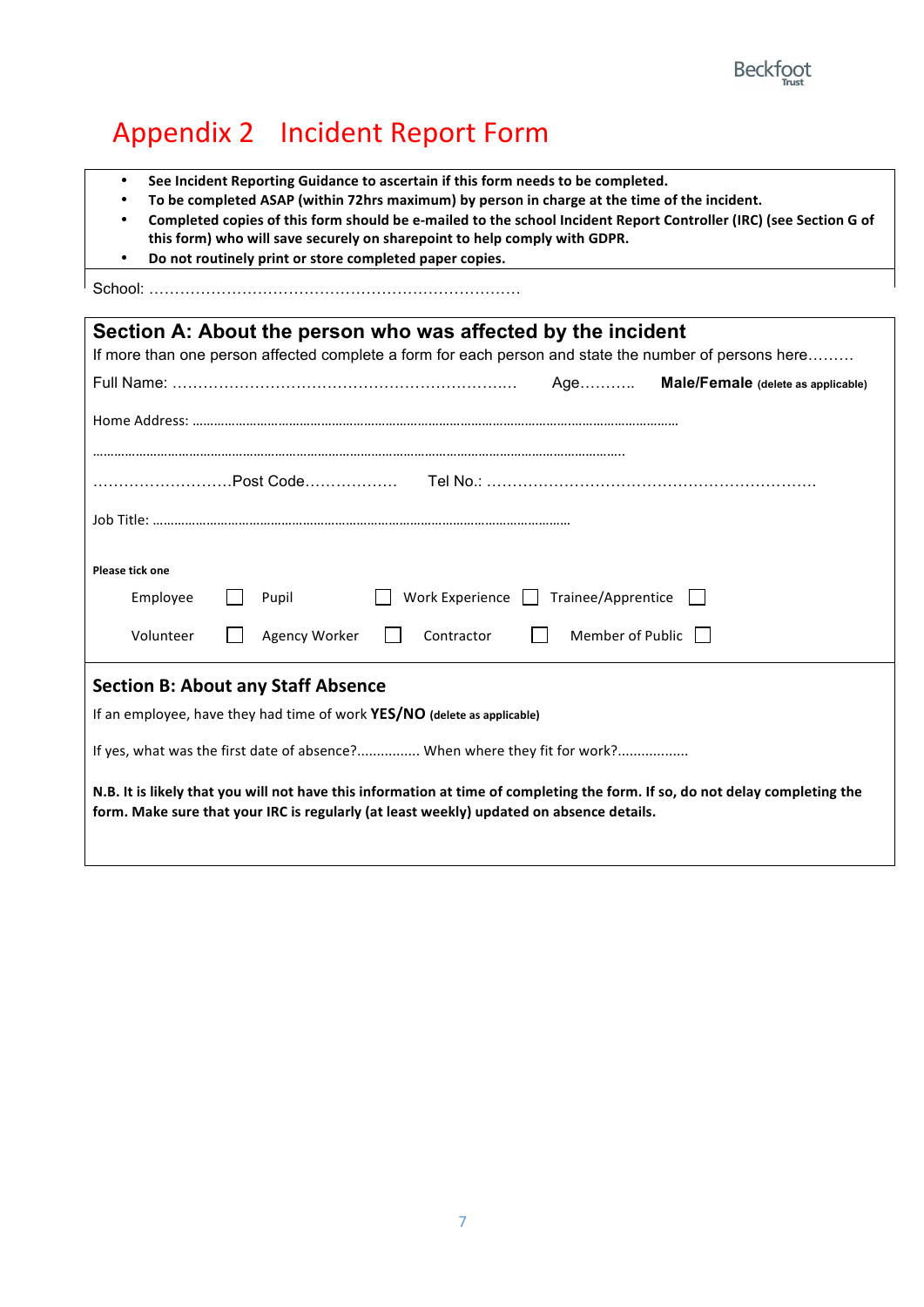

| Date:<br>When did it happen?<br>Time:  (24HR Clock please)<br>N.B. Please state exact address if not on one of our school sites<br>Did the incident involve an injury? YES/NO (delete as applicable)<br>If NO, please go to section D<br>Was any first aid or health advice given? YES/NO (delete as applicable)<br>Was the injured party taken to hospital as a result of their injuries? YES/NO (delete as applicable)<br>Section D: Did the incident involve violence?<br>YES / NO (delete as applicable)<br>IF YES, what was the motivation for the violence (tick main one)<br>What was the nature of the violence (tick either or both)<br>Physical $\Box$ Verbal $\Box$<br>Was it reported to the Police?<br>YES / NO (delete as applicable)<br>Section E: Were there any witnesses?<br>YES / NO (delete as applicable)<br>IF YES, please list names and job/status* here<br>Copies of any witness statements should be given to the IRC.<br>(Please attach a separate sheet if needed)<br>*Teacher, NTA, Pupil, member of the public, volunteer, contractor etc.<br>Section F: About you, the person filling in this record | <b>Section C: About the Incident</b> |
|-------------------------------------------------------------------------------------------------------------------------------------------------------------------------------------------------------------------------------------------------------------------------------------------------------------------------------------------------------------------------------------------------------------------------------------------------------------------------------------------------------------------------------------------------------------------------------------------------------------------------------------------------------------------------------------------------------------------------------------------------------------------------------------------------------------------------------------------------------------------------------------------------------------------------------------------------------------------------------------------------------------------------------------------------------------------------------------------------------------------------------------|--------------------------------------|
|                                                                                                                                                                                                                                                                                                                                                                                                                                                                                                                                                                                                                                                                                                                                                                                                                                                                                                                                                                                                                                                                                                                                     |                                      |
|                                                                                                                                                                                                                                                                                                                                                                                                                                                                                                                                                                                                                                                                                                                                                                                                                                                                                                                                                                                                                                                                                                                                     |                                      |
|                                                                                                                                                                                                                                                                                                                                                                                                                                                                                                                                                                                                                                                                                                                                                                                                                                                                                                                                                                                                                                                                                                                                     |                                      |
|                                                                                                                                                                                                                                                                                                                                                                                                                                                                                                                                                                                                                                                                                                                                                                                                                                                                                                                                                                                                                                                                                                                                     |                                      |
|                                                                                                                                                                                                                                                                                                                                                                                                                                                                                                                                                                                                                                                                                                                                                                                                                                                                                                                                                                                                                                                                                                                                     |                                      |
|                                                                                                                                                                                                                                                                                                                                                                                                                                                                                                                                                                                                                                                                                                                                                                                                                                                                                                                                                                                                                                                                                                                                     |                                      |
|                                                                                                                                                                                                                                                                                                                                                                                                                                                                                                                                                                                                                                                                                                                                                                                                                                                                                                                                                                                                                                                                                                                                     |                                      |
|                                                                                                                                                                                                                                                                                                                                                                                                                                                                                                                                                                                                                                                                                                                                                                                                                                                                                                                                                                                                                                                                                                                                     |                                      |
|                                                                                                                                                                                                                                                                                                                                                                                                                                                                                                                                                                                                                                                                                                                                                                                                                                                                                                                                                                                                                                                                                                                                     |                                      |
|                                                                                                                                                                                                                                                                                                                                                                                                                                                                                                                                                                                                                                                                                                                                                                                                                                                                                                                                                                                                                                                                                                                                     |                                      |
|                                                                                                                                                                                                                                                                                                                                                                                                                                                                                                                                                                                                                                                                                                                                                                                                                                                                                                                                                                                                                                                                                                                                     |                                      |
|                                                                                                                                                                                                                                                                                                                                                                                                                                                                                                                                                                                                                                                                                                                                                                                                                                                                                                                                                                                                                                                                                                                                     |                                      |
|                                                                                                                                                                                                                                                                                                                                                                                                                                                                                                                                                                                                                                                                                                                                                                                                                                                                                                                                                                                                                                                                                                                                     |                                      |
|                                                                                                                                                                                                                                                                                                                                                                                                                                                                                                                                                                                                                                                                                                                                                                                                                                                                                                                                                                                                                                                                                                                                     |                                      |
|                                                                                                                                                                                                                                                                                                                                                                                                                                                                                                                                                                                                                                                                                                                                                                                                                                                                                                                                                                                                                                                                                                                                     |                                      |
|                                                                                                                                                                                                                                                                                                                                                                                                                                                                                                                                                                                                                                                                                                                                                                                                                                                                                                                                                                                                                                                                                                                                     |                                      |
|                                                                                                                                                                                                                                                                                                                                                                                                                                                                                                                                                                                                                                                                                                                                                                                                                                                                                                                                                                                                                                                                                                                                     |                                      |
|                                                                                                                                                                                                                                                                                                                                                                                                                                                                                                                                                                                                                                                                                                                                                                                                                                                                                                                                                                                                                                                                                                                                     |                                      |
|                                                                                                                                                                                                                                                                                                                                                                                                                                                                                                                                                                                                                                                                                                                                                                                                                                                                                                                                                                                                                                                                                                                                     |                                      |
|                                                                                                                                                                                                                                                                                                                                                                                                                                                                                                                                                                                                                                                                                                                                                                                                                                                                                                                                                                                                                                                                                                                                     |                                      |
|                                                                                                                                                                                                                                                                                                                                                                                                                                                                                                                                                                                                                                                                                                                                                                                                                                                                                                                                                                                                                                                                                                                                     |                                      |
|                                                                                                                                                                                                                                                                                                                                                                                                                                                                                                                                                                                                                                                                                                                                                                                                                                                                                                                                                                                                                                                                                                                                     |                                      |
|                                                                                                                                                                                                                                                                                                                                                                                                                                                                                                                                                                                                                                                                                                                                                                                                                                                                                                                                                                                                                                                                                                                                     |                                      |
|                                                                                                                                                                                                                                                                                                                                                                                                                                                                                                                                                                                                                                                                                                                                                                                                                                                                                                                                                                                                                                                                                                                                     |                                      |
|                                                                                                                                                                                                                                                                                                                                                                                                                                                                                                                                                                                                                                                                                                                                                                                                                                                                                                                                                                                                                                                                                                                                     |                                      |
|                                                                                                                                                                                                                                                                                                                                                                                                                                                                                                                                                                                                                                                                                                                                                                                                                                                                                                                                                                                                                                                                                                                                     |                                      |
|                                                                                                                                                                                                                                                                                                                                                                                                                                                                                                                                                                                                                                                                                                                                                                                                                                                                                                                                                                                                                                                                                                                                     |                                      |
|                                                                                                                                                                                                                                                                                                                                                                                                                                                                                                                                                                                                                                                                                                                                                                                                                                                                                                                                                                                                                                                                                                                                     |                                      |
|                                                                                                                                                                                                                                                                                                                                                                                                                                                                                                                                                                                                                                                                                                                                                                                                                                                                                                                                                                                                                                                                                                                                     |                                      |
|                                                                                                                                                                                                                                                                                                                                                                                                                                                                                                                                                                                                                                                                                                                                                                                                                                                                                                                                                                                                                                                                                                                                     |                                      |
|                                                                                                                                                                                                                                                                                                                                                                                                                                                                                                                                                                                                                                                                                                                                                                                                                                                                                                                                                                                                                                                                                                                                     |                                      |
|                                                                                                                                                                                                                                                                                                                                                                                                                                                                                                                                                                                                                                                                                                                                                                                                                                                                                                                                                                                                                                                                                                                                     |                                      |
|                                                                                                                                                                                                                                                                                                                                                                                                                                                                                                                                                                                                                                                                                                                                                                                                                                                                                                                                                                                                                                                                                                                                     |                                      |
|                                                                                                                                                                                                                                                                                                                                                                                                                                                                                                                                                                                                                                                                                                                                                                                                                                                                                                                                                                                                                                                                                                                                     |                                      |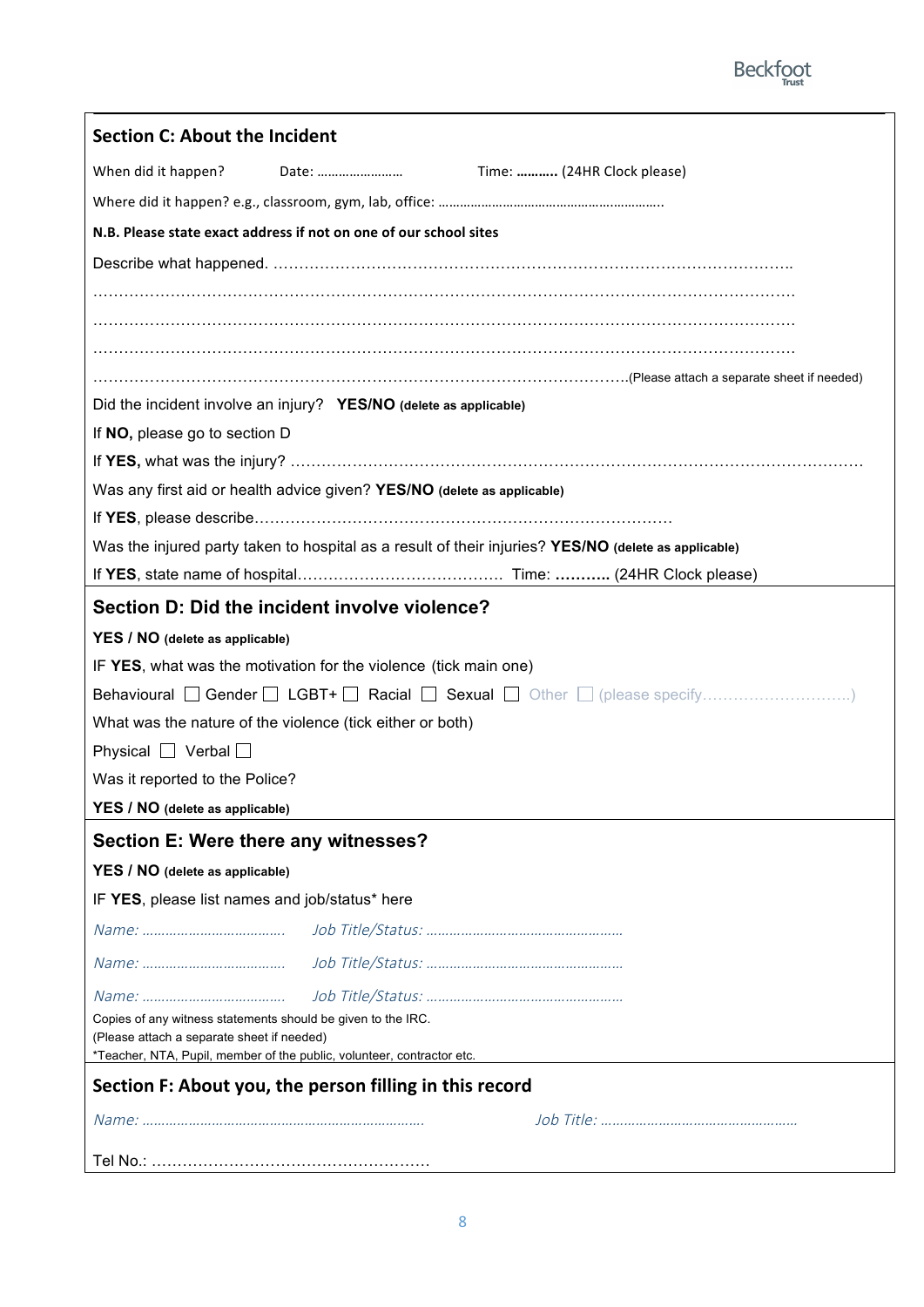

| Section G: Please sign and date the record (no need to do this if electronic copy). |                                                                                                                                                                                                                                                                                                                                                                                                                                              |  |
|-------------------------------------------------------------------------------------|----------------------------------------------------------------------------------------------------------------------------------------------------------------------------------------------------------------------------------------------------------------------------------------------------------------------------------------------------------------------------------------------------------------------------------------------|--|
|                                                                                     | Date:                                                                                                                                                                                                                                                                                                                                                                                                                                        |  |
|                                                                                     | Section H: Post Incident follow up                                                                                                                                                                                                                                                                                                                                                                                                           |  |
|                                                                                     | 4. Person completing this form to e-mail a copy of this form and any associated documents (scan or<br>electronic version) to the school Incident Report Controller (IRC):<br>Allerton -<br>Beckfoot -<br>Hazelbeck -<br>Heaton -<br>Nessfield -<br>Oakbank -<br>Phoenix -<br>Priestthorpe -<br>Thornton -<br>Upper Heaton -<br>If your IRC is not available please contact your Cluster Business Manager or the Trust Compliance<br>Officer. |  |
| 5.                                                                                  | IRC to record on the Trust incident spread sheet and save a copy of the form in a folder* in the Incident<br>sharepoint. If the incident involves a staff absence of more than one day OR results in anybody<br>attending hospital IRC to e-mail Trust Compliance Officer with details.                                                                                                                                                      |  |
| 6.                                                                                  | Leader/Manager to:                                                                                                                                                                                                                                                                                                                                                                                                                           |  |
| $\bullet$                                                                           | Decide if investigation is needed (see Incident Guidance). Use Incident Investigation Form to record details of any investigation. E-mail an electronic or scanned copy of any incident investigation to the IRC.                                                                                                                                                                                                                            |  |
|                                                                                     | Liaise with the IRC and make sure all relevant documents are kept in the folder on sharepoint (such as<br>Incident Investigation, witness statements, photographs etc).                                                                                                                                                                                                                                                                      |  |
|                                                                                     | Take remedial actions/amend risk assessment/brief staff as necessary.                                                                                                                                                                                                                                                                                                                                                                        |  |
| $\bullet$                                                                           | If incident was violent in nature consider if it needs to be reported to the police. This should be discussed<br>with those affected.                                                                                                                                                                                                                                                                                                        |  |
|                                                                                     | Consider the mental health of those affected. Refer to a mental health first aider (via your Cluster<br>Business/Business Manager) if necessary.                                                                                                                                                                                                                                                                                             |  |
|                                                                                     | Deal with any staff absence and KEEP THE IRC INFORMED OF ANY STAFF ABSENCE DETAILS.                                                                                                                                                                                                                                                                                                                                                          |  |
|                                                                                     | * Folder format: school.first name of the (main) person affected.surname of affected person.date of<br>incident e.g. Hazelbeck.Fred.Smith.1.2.19                                                                                                                                                                                                                                                                                             |  |
|                                                                                     | NB The sharepoint folder should be the main storage place for any documents. They should not<br>be saved in paper or electronic form elsewhere.                                                                                                                                                                                                                                                                                              |  |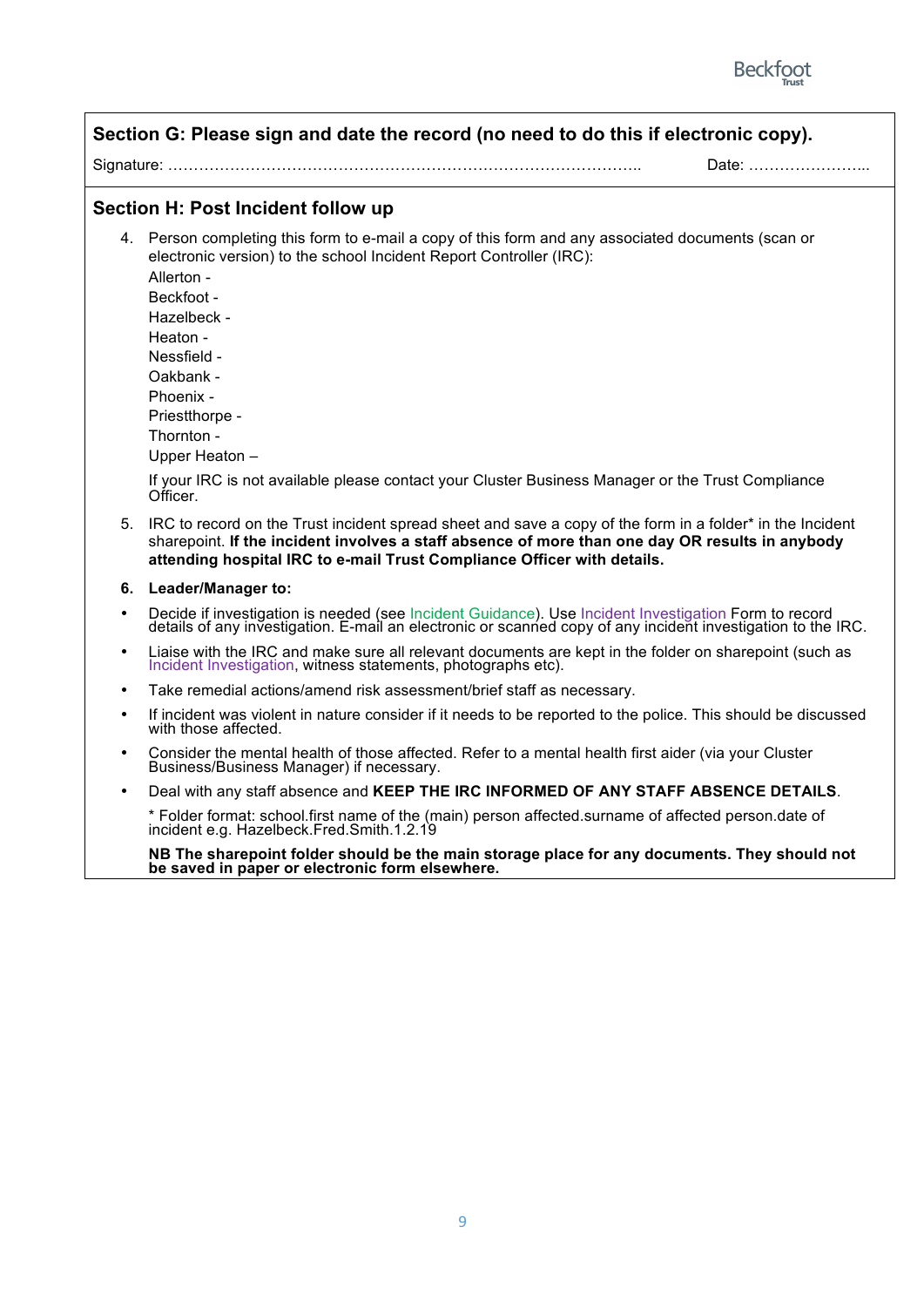### Appendix 3 Incident Investigation Form

- **PLEASE ATTACH SEPARATE SHEETS IF NEEDED**
- See Incident Reporting Guidance to ascertain if this form needs to be completed. It should be completed in addition to the incident report.
- To be completed ASAP by the person who manages the area where the incident happened.
- Completed copies of this form should be e-mailed to the school Incident Report Controller (IRC) (see Section G of this form) who will save securely on sharepoint to help comply with GDPR.
- Do not routinely print or store completed paper copies.

School:

#### **Section A: About the person who was affected by the incident**

If more than one person affected list below. Attach a separate sheet if needed.

Full Name: Age **Male/Female (delete as applicable)**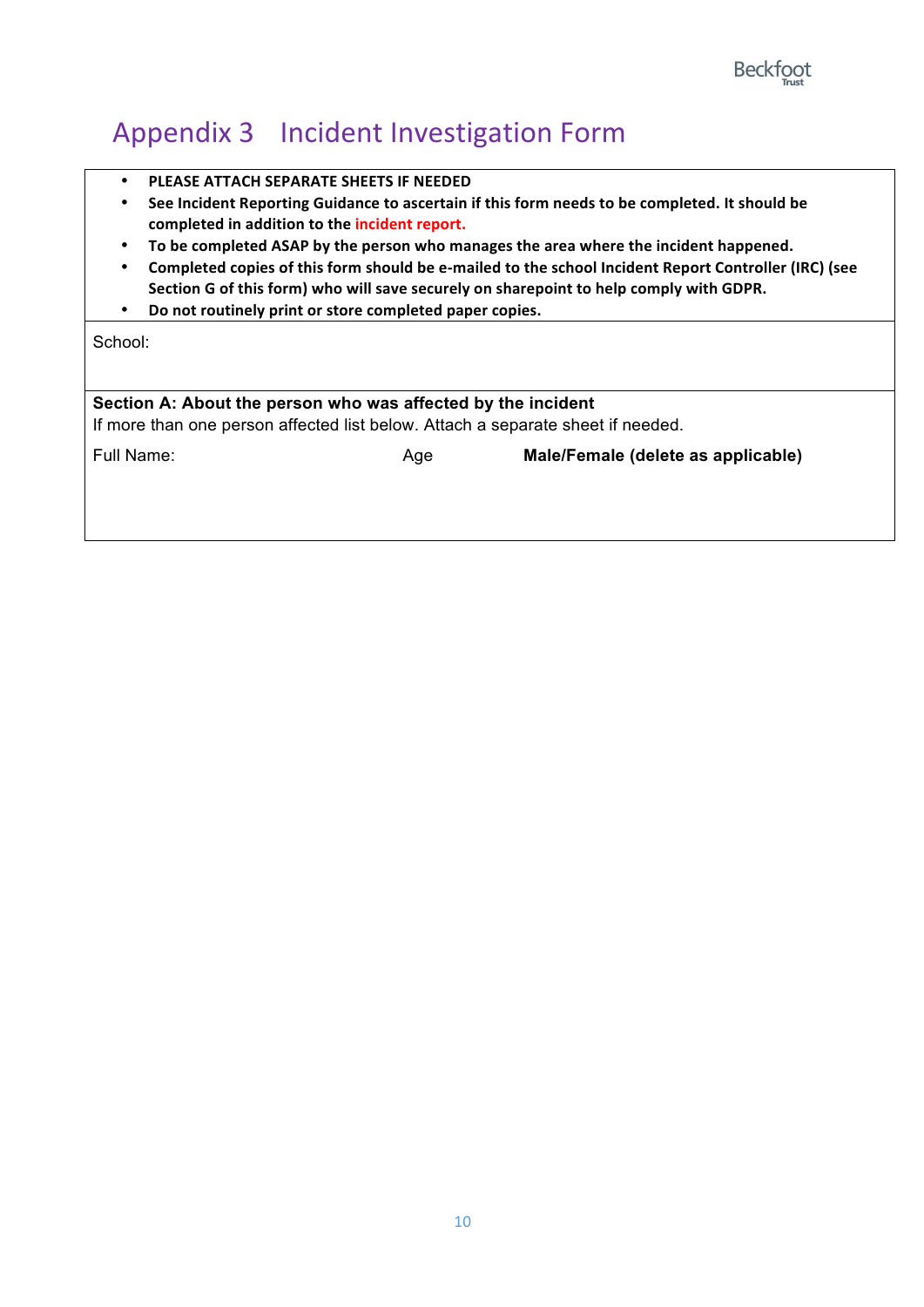

| <b>Section B: About the Incident</b>      |                                                                            |                                                                                                                                                                                                 |
|-------------------------------------------|----------------------------------------------------------------------------|-------------------------------------------------------------------------------------------------------------------------------------------------------------------------------------------------|
| When did it happen?                       | Date:                                                                      | Time:  (24HR Clock please)                                                                                                                                                                      |
| Describe the main causes of the incident: |                                                                            |                                                                                                                                                                                                 |
|                                           |                                                                            |                                                                                                                                                                                                 |
|                                           |                                                                            |                                                                                                                                                                                                 |
|                                           |                                                                            | Please take photographs, statements, measurements, sketch plans (if relevant) and attach to this form.                                                                                          |
|                                           |                                                                            | Were any of the following contributory factors; lack of training, lack of experience, lack of supervision,<br>poor maintenance of premises or equipment, lack of personal protective equipment? |
| If yes, please describe:                  |                                                                            |                                                                                                                                                                                                 |
|                                           |                                                                            |                                                                                                                                                                                                 |
|                                           |                                                                            |                                                                                                                                                                                                 |
|                                           |                                                                            |                                                                                                                                                                                                 |
|                                           | Was the weather or other natural events a factor? If yes, please describe: |                                                                                                                                                                                                 |
| prevent the incident?                     |                                                                            | What could we have provided / done (in terms of time / money / equipment / improved procedures) to                                                                                              |
|                                           |                                                                            | Had any of these issues come to your attention before and were they dealt with appropriately?                                                                                                   |
|                                           | Were managers above your level aware of the situation?                     |                                                                                                                                                                                                 |
|                                           |                                                                            |                                                                                                                                                                                                 |
|                                           |                                                                            |                                                                                                                                                                                                 |
|                                           |                                                                            |                                                                                                                                                                                                 |
|                                           |                                                                            |                                                                                                                                                                                                 |